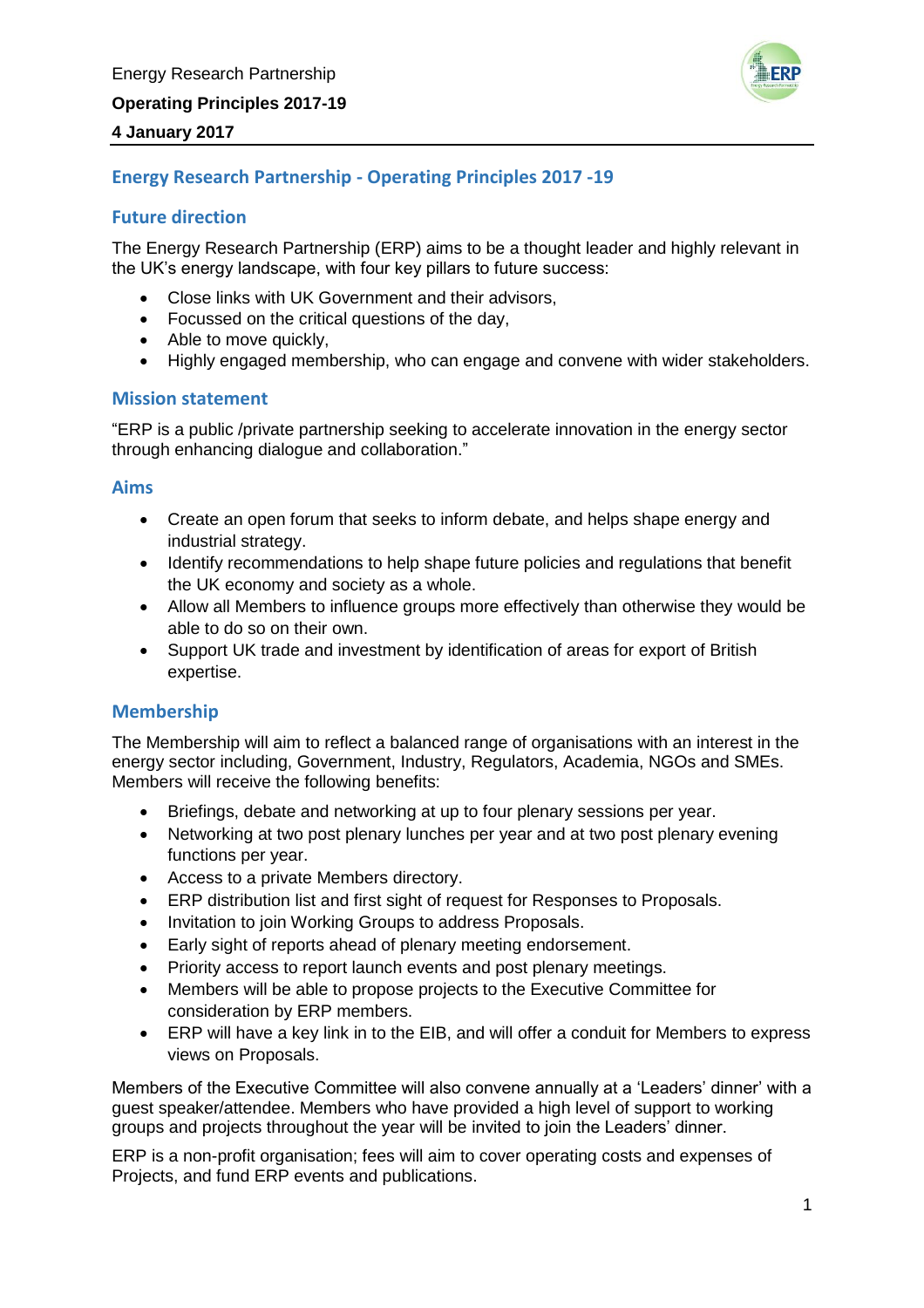# **4 January 2017**



# **Operating procedure**

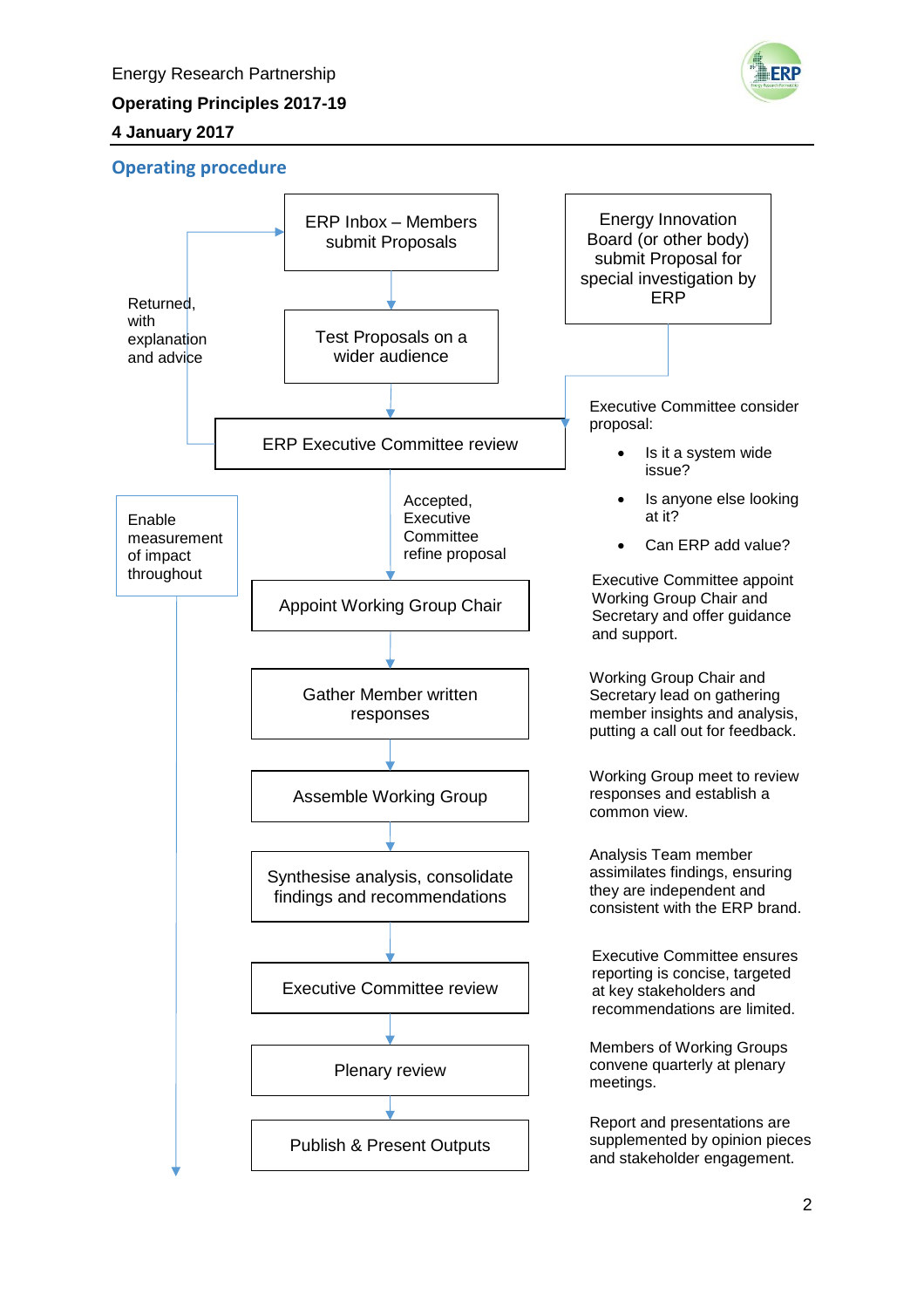**Operating Principles 2017-19**



### **4 January 2017**

### **Project Sponsors**

The ultimate 'customer' is society as a whole.

The Project Sponsor will identify areas where ERP support to understand in more detail and address ('Proposal') would be beneficial. Proposals will be issued to the ERP Executive Committee for their review and advice.

Principally, Proposals will be initiated by Members, informed by their own insights and supported by engagement between ERP and the Energy Innovation Board, which will help identify emerging priorities for Government in energy system topics.

An ERP inbox will also be established to help members suggest Proposals for consideration. These will be tested with a wider audience, through publishing of short opinion pieces or by engagement through social media.

Government bodies such as EIB will have a key link to ERP and may sponsor specific packages of work that require focussed effort of ERP resources over and above normal activities. Such activities will treated as Projects but funded separately by the requesting body.

In future other Project Sponsors could include:

- National Infrastructure Commission,
- Others, for example DFID, UKti, ESC/ETI, EPSRC, Innovate UK.

## **Executive Committee**

The Executive Committee will be the key interface with the EIB or Project Sponsor and the timing to align ERP Responses and the main outputs from them.

The Executive Committee will meet approximately eight times a year - to review Proposals after Plenary meetings and to review Responses before Plenary meetings.

The meeting will be held virtually, with Members invited to join as they so wish.

The Executive Committee will be formed from:

- Government co-chair,
- Industry co-chair,
- Government secretariat,
- Industry secretariat,
- ERP manager,
- Working Group chairs of current projects,
- Member representatives.

The Executive Committee will assess Proposals for investigation by ERP on the following merit:

- Does the Proposal cover system wide issues that will be vital to support the UK economy in the future?
- Does the Proposal cover system wide issues that are not currently being addressed?
- Would the Proposal benefit from the collective input from ERP Members, to deliver informed, independent and impartial advice to stakeholders?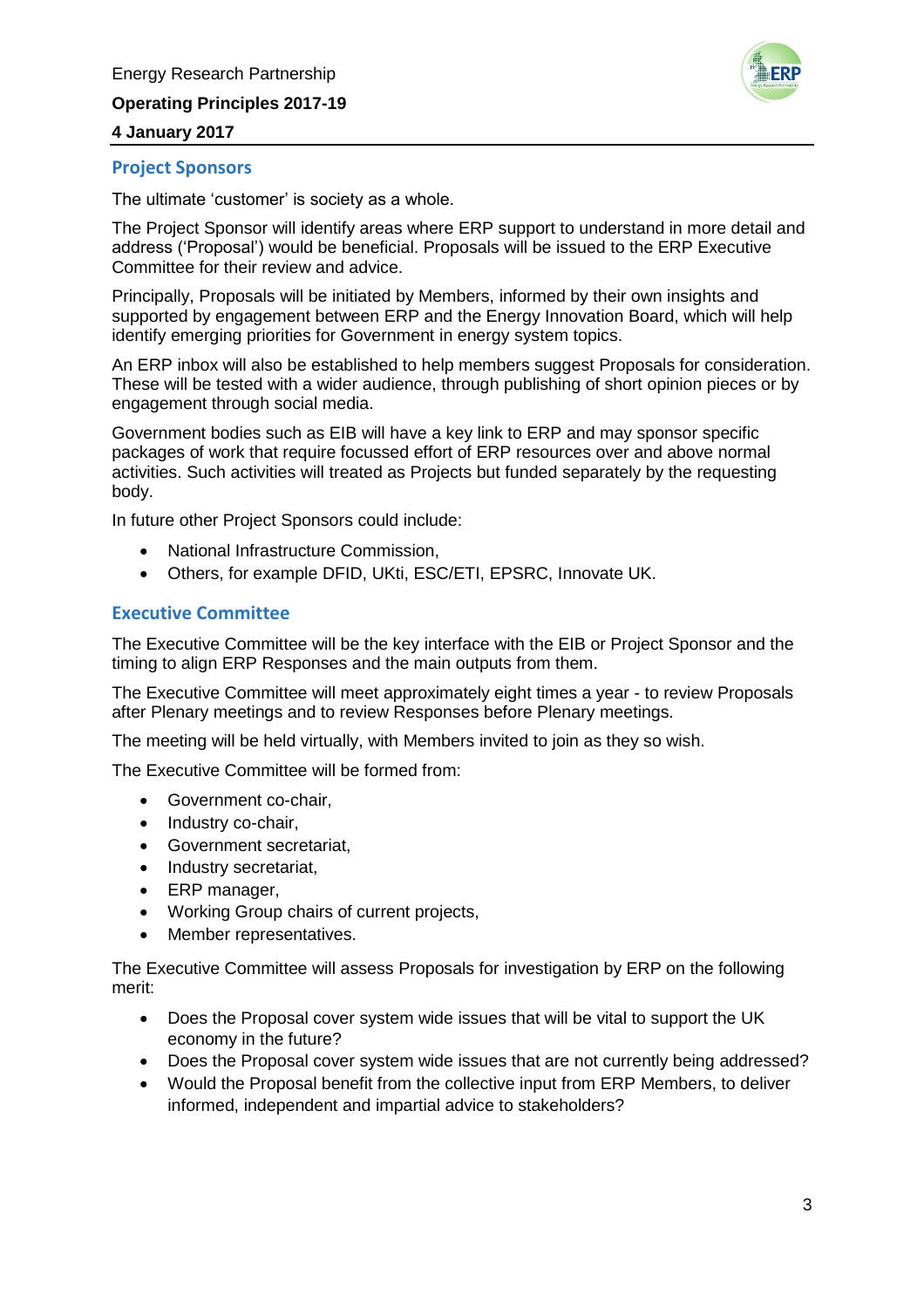# **Operating Principles 2017-19**



## **4 January 2017**

If the Proposal:

- Does not meet these criteria, this will be fed back to the Project Sponsor to refine the Proposal or address it by an alternative approach.
- Does meets these criteria, the Executive Committee will initiate a 'Project' to form a Response to the Proposal. The Executive Committee will appoint a Working Group chair and Secretary to lead the gathering of Member insights.

The Executive Committee will:

- Provide guidance to the Working Group chair and secretary, and help set the aims and objectives for the Project.
- Identify key stakeholders to target the outputs and identify ways to measure the impact from the Project, and use this to help guide and inform the approach.
- Agree a budget and outline programme for the work, including resources and expenses.

The ERP approach would aim to deliver a coordinated response from a range of recognised authorities and industry members, in a cooperative manner that is not only faster than a normal parliamentary inquiry, but also offer recommendations that can be delivered by Government, Regulators and Industry.

The focus of Projects will be to collate and present the views and insights from the Membership, supported by whole systems analysis and literature review delivered by the Analysis Team.

# **Working Groups (previously Steering Groups)**

The Working Group chair and secretary will manage the Project, developing a plan for the Members' input and putting a call out to them for their input.

Members will individually draft a response outlining their views, opinions and recommendations. This will be an opportunity for Members to feed in their own analysis.

To support this process, Members will need to be actively represented by key persons in their organisation.

Findings will then be consolidated at a workshop meeting, to form a single Response from ERP Members.

The workshop will be facilitated by an Analysis Team member, either a member of ERP staff or secondee from a Member organisation. Together, the Analysis Team member, Working Group chair and secretary, will seek to assimilate findings; ensuring they are consistent, independent and align with the ERP brand.

The aim of the Project will be to leverage insights from the ERP Members. This will seek to differentiate ERP outputs, recognising the unique cooperation in the public/private partnership and the value of the response from a respected, diverse and independent membership. The Executive Committee expect significant Member input to Working Groups from all Members. This could be delivered by providing any of the following;

- A Secretary to the Working Group,
- Background research,
- Analysis time to help interpret and consolidate Responses,
- Resource seconded into the Analysis Team.

Members will be encouraged to commit to at least one Working Group to be able to contribute fully at plenary meetings.